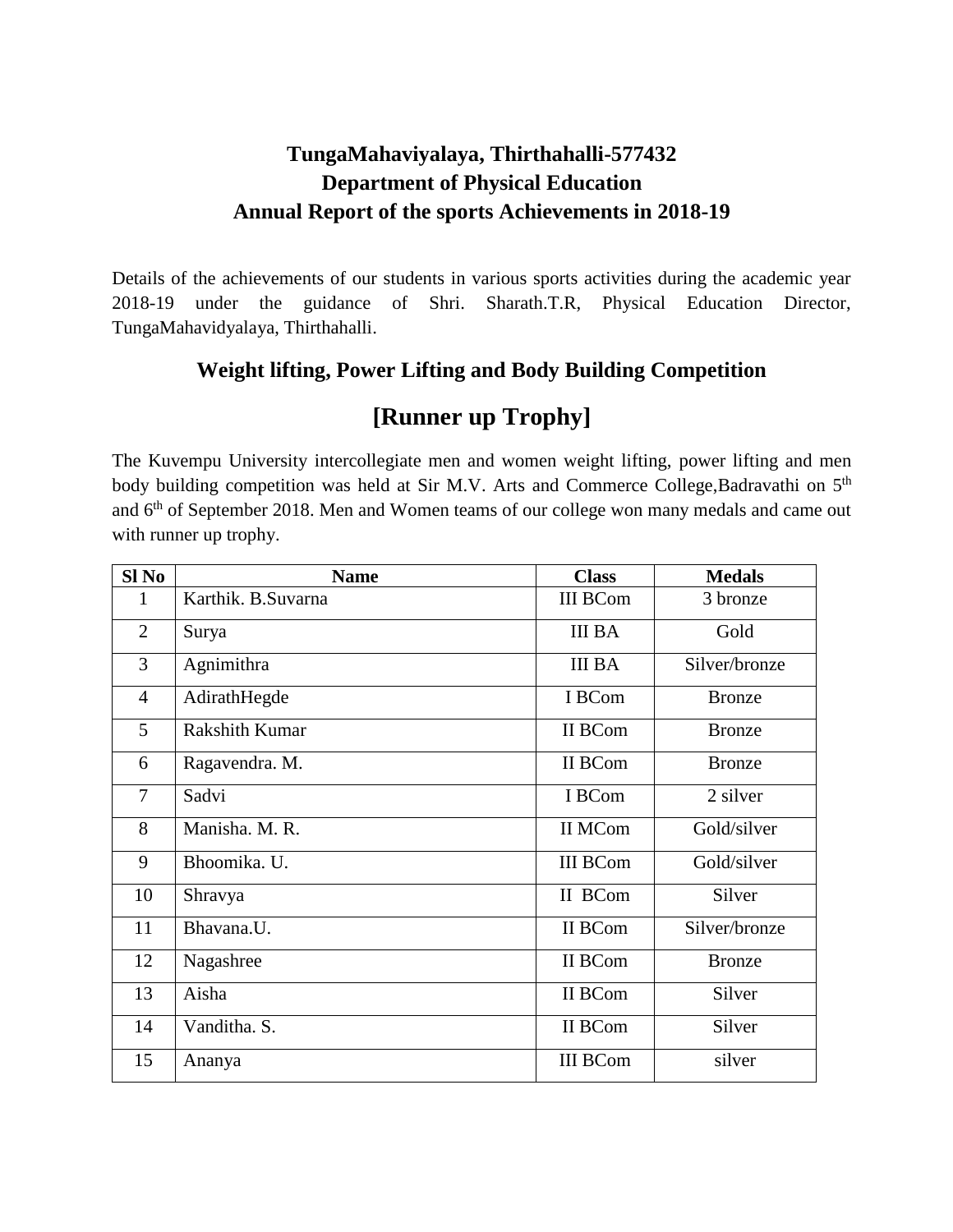### **III Place in Women's Soft Ball Team**

Kuvempu University intercollegiate Women's Soft ball tournament was organized in Indira Gandhi memorial women's college, Sagara on February  $28<sup>th</sup>$ , January  $1<sup>st</sup>$  and  $2<sup>nd</sup>2019$ . Women's students of our college secured Bronze medal and won the third place trophy.

| $SI$ No        | <b>Name</b>      | <b>Class</b>    | <b>Sports</b> | <b>Medals</b> |
|----------------|------------------|-----------------|---------------|---------------|
| 1              | Manisha, M. R.   | II MCom         | Softball      | <b>Bronze</b> |
| $\overline{2}$ | Bhoomika. U.     | <b>III BCom</b> | Softball      | <b>Bronze</b> |
| 3              | Nanditha, S.     | <b>III BCom</b> | Softball      | <b>Bronze</b> |
| $\overline{4}$ | Poorvika         | I BCom          | Softball      | <b>Bronze</b> |
| 5              | Suchala          | I BCom          | Softball      | <b>Bronze</b> |
| 6              | Nagashree        | I BCom          | Softball      | <b>Bronze</b> |
| 7              | Kavya            | <b>III BCom</b> | Softball      | <b>Bronze</b> |
| 8              | Nagashree. M. K. | II BCom         | Softball      | <b>Bronze</b> |
| 9              | Sahana. S.       | <b>III BCom</b> | Softball      | <b>Bronze</b> |
| 10             | Nayana           | <b>III BCom</b> | Softball      | <b>Bronze</b> |
| 11             | Sherlin          | <b>III BCom</b> | Softball      | <b>Bronze</b> |
| 12             | Sunaina. K.      | <b>III BCom</b> | Softball      | <b>Bronze</b> |

#### **III Place in Women's VolleyBall Team**

Kuvempu University intercollegiate Women's Volleyball tournament was organized in Indira Gandhi memorial women's college, Sagara on February 28<sup>th</sup> and January 1<sup>st</sup>and 2<sup>nd</sup>2019. Women's students of our college secured Bronze medal and won the third place trophy.

| Sl No | <b>Name</b>    | <b>Class</b>    | <b>Sports</b> | <b>Medals</b> |
|-------|----------------|-----------------|---------------|---------------|
|       | Sunaina. K.    | <b>III BCom</b> | Volleyball    | <b>Bronze</b> |
| 2     | Manisha. M. R. | II MCom         | Volleyball    | <b>Bronze</b> |
| 3     | Sahana. S.     | <b>III BCom</b> | Volleyball    | <b>Bronze</b> |
| 4     | Saraswathi     | I BCom          | Volleyball    | <b>Bronze</b> |
| 4     | Ananya. K.     | <b>III BCom</b> | Volleyball    | <b>Bronze</b> |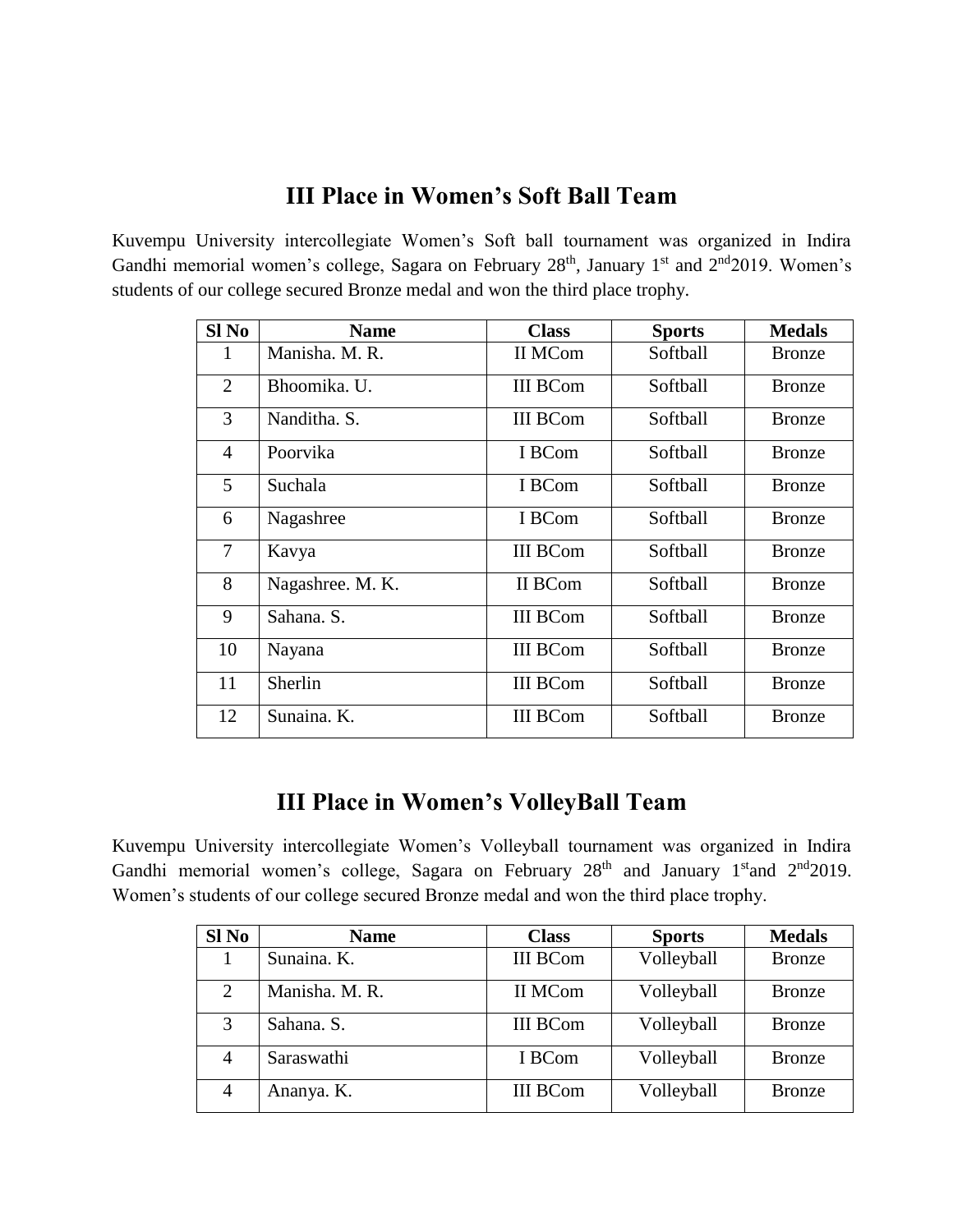| 5  | Suchala. S.      | I BCom  | Volleyball | <b>Bronze</b> |
|----|------------------|---------|------------|---------------|
| 6  | Nagashree        | I BCom  | Volleyball | <b>Bronze</b> |
| 7  | Ankitha          | I BCom  | Volleyball | Bronze        |
| 8  | Nagashree. M. K. | II BCom | Volleyball | <b>Bronze</b> |
| 9  | Lakshmi          | I BCom  | Volleyball | <b>Bronze</b> |
| 10 | Diksha           | I BCom  | Volleyball | <b>Bronze</b> |
| 11 | Poorvika         | I BCom  | Volleyball | <b>Bronze</b> |

# **III Place in men's Soft Ball Team**

Kuvempu University intercollegiate men's Soft ball tournament was organized in Govt., First Grade College, Shikaripura on February 26<sup>th</sup> and 27<sup>th</sup> 2019. Men's Team of our college secured Bronze medal and won the third place trophy.

| $SI$ No        | <b>Name</b>        | <b>Class</b>    | <b>Sports</b> | <b>Medals</b> |
|----------------|--------------------|-----------------|---------------|---------------|
| 1              | Sumanth. Y. S.     | <b>III BCom</b> | Softball      | bronze        |
| 2              | Kamal raj          | <b>III BCom</b> | Softball      | <b>Bronze</b> |
| 3              | Rakshithkumar      | II BCom         | Softball      | <b>Bronze</b> |
| 4              | Deepak. A. C.      | <b>III BCom</b> | Softball      | <b>Bronze</b> |
| 5              | Sefinbabu          | <b>III BCom</b> | Softball      | <b>Bronze</b> |
| 6              | Shashank, S.C.     | II BCom         | Softball      | <b>Bronze</b> |
| $\overline{7}$ | Karun, R. naik     | II BCom         | Softball      | <b>Bronze</b> |
| 8              | Ragavendra. M.     | II BA           | Softball      | <b>Bronze</b> |
| 9              | Sharan. M.shetty   | II BCom         | Softball      | <b>Bronze</b> |
| 10             | Sumanth, S.        | II BA           | Softball      | <b>Bronze</b> |
| 11             | Shashikanth        | II BA           | Softball      | <b>Bronze</b> |
| 12             | Purvik. R.         | II BCom         | Softball      | <b>Bronze</b> |
| 13             | Prajwal. S. shetty | I BCom          | Softball      | <b>Bronze</b> |
| 14             | Sumanth. H.        | I BA            | Softball      | <b>Bronze</b> |